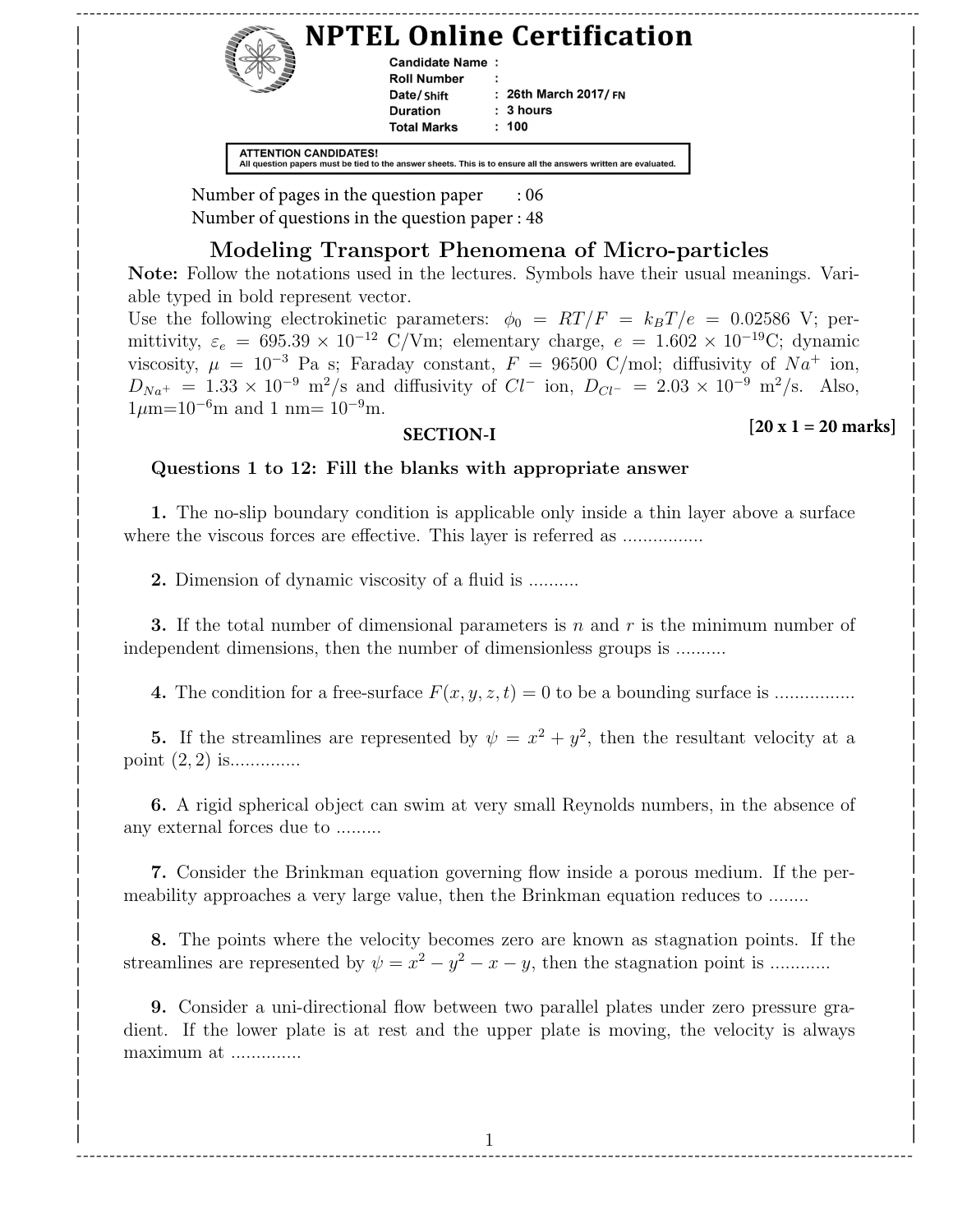10. If a fluid with velocity **u** is in contact with an immiscible fluid, the kinematic bound-| ary condition in terms of **u** is given by ..............

11. If the electric field  $\mathbf{E} = (E_0, 0, 0)$  and  $\phi$  is the electric potential then  $\nabla^2 \phi =$  ............... **| | | |**

**----------------------------------------------------------------------------------------------------------------------------------- | | | |**

**12.** If  $\frac{dy}{dx}|_i = \frac{y_{i+1}-y_{i-1}}{2h}$ **12.** If  $\frac{dy}{dx}|_i = \frac{y_{i+1} - y_{i-1}}{2h}$  then the order of accuracy is ............... **| |**

## Questions 13 to 17: Complete the following statements appropriately by **| |** choosing the word either directly or inversely **| |**

**| |**

**| |**

**| |**

**| |**

**| |**

**| |**

**| |**

**| |**

**| |**

**| |**

**| | | |**

**| |**

**| |**

**13.** The Debye length is <u>equal proportional</u> to the ionic concentration.

14. Electroosmotic flow is <u>equilibrium</u> proportional to the surface potential.

15. Surface charge density is <u>equilibrium</u> proportional to the surface potential.

**16.** Current density is <u>equilibrium</u> proportional to the electric field.

17. Electrophoretic velocity of a particle is <u>equal proportional</u> to its surface charge density. **| |**

Questions 18 to 20: State whether the following statements are TRUE or **| |** FALSE **| |**

18. The Helmholtz-Smoluchowski velocity is independent of the channel height. **| |**

19. Dielectric permittivity of a medium is higher than that of the air.

**20.** The Thomas algorithm for solving a system of equations is an iterative method.

#### **SECTION-II**

#### **[20 X 2 = 40 marks] | |**

1. Consider a flow inside a wavy walled channel bounded by two impermeable plates **| |** | located at  $y = 1 + \cos(2\pi x)$  and  $y = -(1 + \cos(2\pi x))$ . If the upper plate is moving with a velocity  $\mathbf{u} = (V, 0)$ , then obtain the no-slip boundary condition at the upper plate.

**2.** Let us consider the following simplified Navier-Stokes equations in case of a specific  $\blacksquare$ geometry **| |**

$$
0 = -\frac{\partial p}{\partial r} + \rho \omega^2 r,
$$
  
\n
$$
0 = -\frac{1}{\rho} \frac{\partial p}{\partial \theta}, \quad 0 = -\frac{\partial p}{\partial z} - \rho g.
$$

**| |**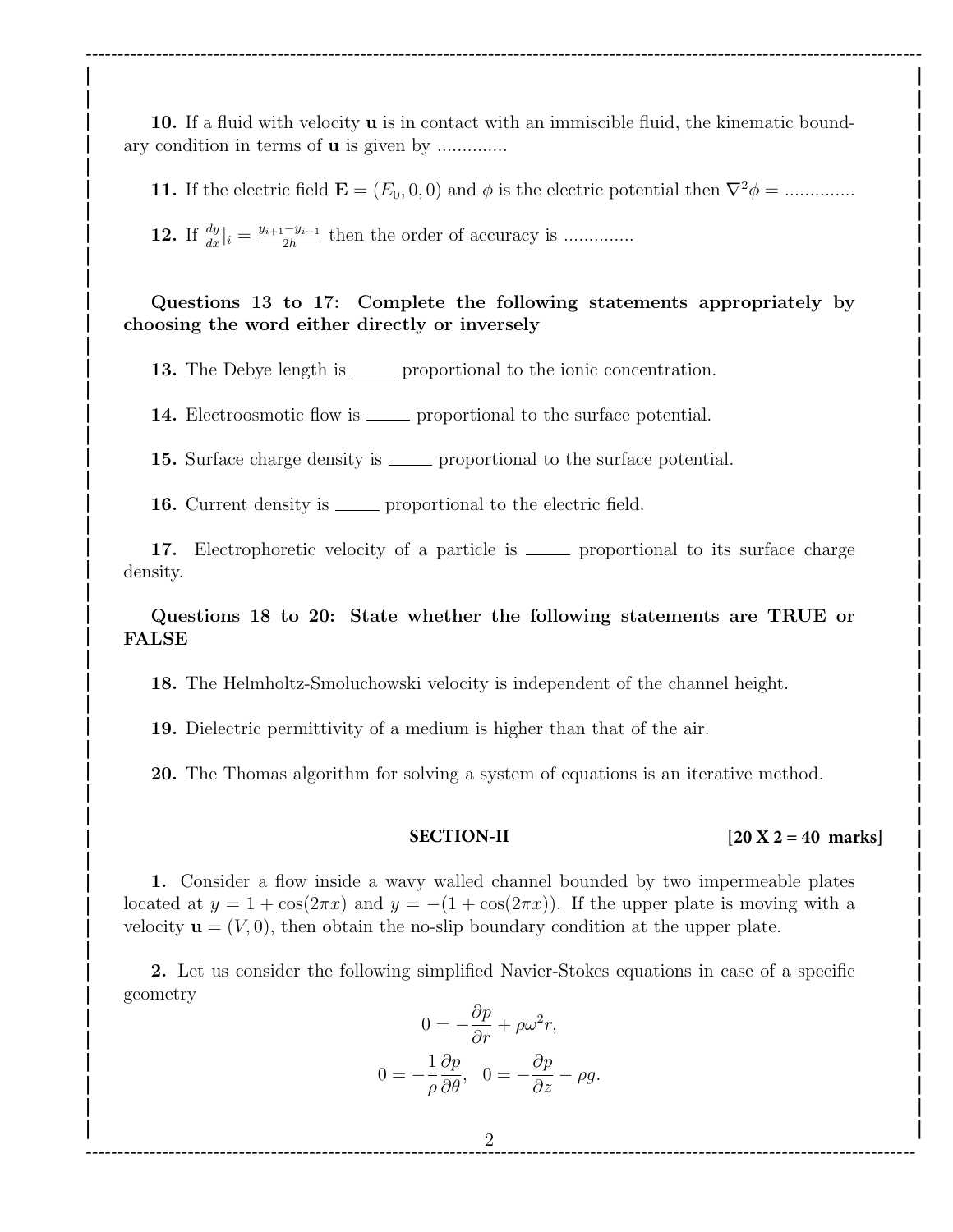Integrate these to obtain the corresponding pressure  $p(r, z)$  upto a constant. If this pressure satisfies  $p(r, z) = 0$  at  $(r, z) = (0, h)$  then eliminate the constant and write down the final expression for the pressure. **| |**

**-------------------------------------------------------------------------------------------------------------------------------- | | | |**

**3.** Let a solid sphere of radius a be held fixed in a uniform stream U flowing steadily in the positive x-direction. Let the fluid be incompressible viscous with viscosity  $\mu$ . Compute the corresponding Stokes drag when (in SI units)  $a = 2 \text{ m}, \mu = 2 \text{ Ns/m}^2, U = 7 \text{ m/s}.$ 

**| |**

**| |**

1. Consider the steady state heat conduction exterior to a rigid impermeable sphere of | radius a (with azimuthal axi-symmetry). We are seeking a solution of the form

$$
T(r,\theta) = \sum_{n=0}^{\infty} \left( a_n r^n + \frac{b_n}{r^{n+1}} \right) P_n(\cos \theta).
$$

If the far field temperature is given by  $T(r, \theta) \sim T_{\infty} + T_{\infty} r^2 (3 \cos^2 \theta - 1)$ , then determine the coefficients  $a_n$ , where  $T_\infty$  is constant. (Hint:  $P_2(x) = \frac{1}{2}(3x^2 - 1)$ )

**| |**

**5.** Consider the Brinkman equation governing fluid flow inside a porous medium

$$
0 = -\nabla p + \mu \nabla^2 \mathbf{u} - \frac{\mu \mathbf{u}}{K}, \quad \nabla \cdot \mathbf{u} = 0
$$

where  $\mu$  denote viscosity and K denote permeability, both being constants. If the stream function is introduced in case of two-dimensions, obtain the corresponding equation satisfied **| |** by the stream function. **| |**

**| |**

**| |**

**| |**

### | Answer questions 6 and 7 based on the following information:

Consider a unidirectional flow (along x-direction) through a porous medium bounded **| |** by two parallel plates located at  $y = h$  and  $y = 0$  under zero pressure gradient. Assume | that the flow is governed by Brinkman equation. The lower plate is stationary and the upper | plate is moving with a velocity U. The effective viscosity and the dynamic viscosity are equal.

- 6. Find the corresponding velocity. **| |**
- **7.** Obtain the maximum velocity and the location where this maximum occurs. **| |**

# **| | Answer questions 8 and 9 based on the following information**

Consider a sphere of radius 3 cm which is made of gravel. The volume occupied by the **<sup>|</sup><sup>|</sup>** poid is 60 cm<sup>3</sup>. The mean grain diameter of the gravel is 2 mm. Then,

8. Find the porosity of the sphere. **| | | |**

**9.** Find the permeability of the sphere using Carman-Kozney relation,  $K = \frac{D_p^2 \phi^3}{180(1-\epsilon)}$ **9.** Find the permeability of the sphere using Carman-Kozney relation,  $K = \frac{D_p^2 \phi^3}{180(1-\phi)^2}$ .  $\log(1-\varphi)$ 

**| | | |**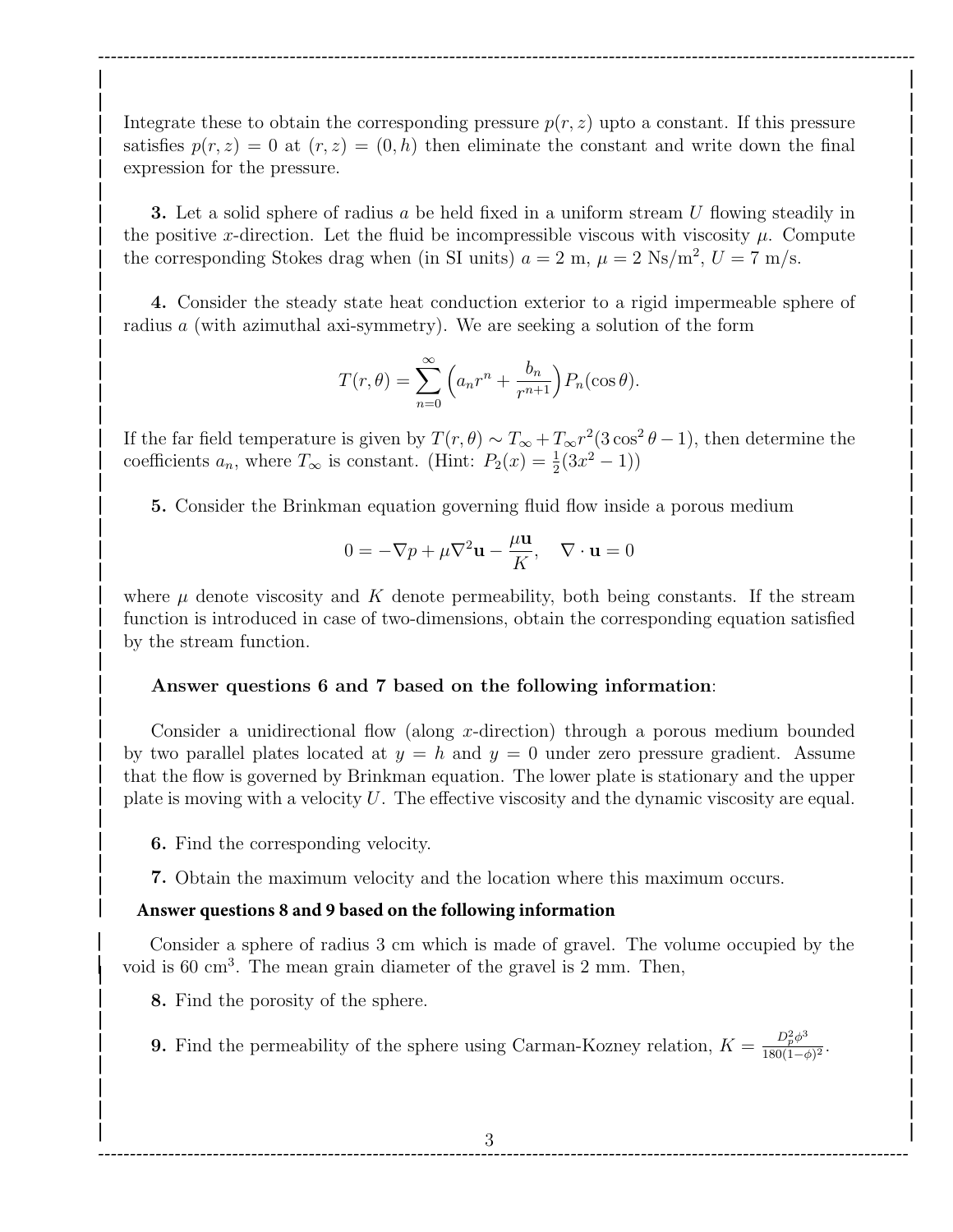10. If the velocity field of a fluid flow is given by  $\mathbf{u} = -x\vec{i} + (y+t)\vec{j}$ , then compute the corresponding stream function at  $t = 2$ . **10.** If the velocity field of a fluid flow is given by  $\mathbf{u} = -x\mathbf{i} + (\mathbf{j} + \mathbf{t})\mathbf{j}$ , then compute the

**-------------------------------------------------------------------------------------------------------------------------------- | | | | | |**

**11.** Calculate the Debye length for 1 mol/m3 NaCl solution. **| |**

### Answer questions 12 - 14 for the following problem: **| | | |**

Consider the electroosmotic flow of 10 mol $/m<sup>3</sup>$  NaCl solution in a slit microchannel with | half height, h=25 nm and wall zeta-potential 0.05 V under the influence of an external elecif tric field 200 V/m acting along the axis of the channel  $(x$ -axis). Consider the mid-plane of the microchannel as the x-axis. Then,  $\qquad$   $\qquad$   $\qquad$   $\qquad$   $\qquad$   $\qquad$   $\qquad$   $\qquad$   $\qquad$   $\qquad$   $\qquad$   $\qquad$   $\qquad$   $\qquad$   $\qquad$   $\qquad$   $\qquad$   $\qquad$   $\qquad$   $\qquad$   $\qquad$   $\qquad$   $\qquad$   $\qquad$   $\qquad$   $\qquad$   $\qquad$   $\qquad$   $\qquad$   $\qquad$   $\q$ **| |** | Consider the electroosmotic flow of 10 mol/m<sup>o</sup> NaCl solution in a slit microchannel with

**12.** Find the electric potential,  $\psi$  at  $y = 2$  nm. **| |**

**13.** Find the velocity along the x-axis i.e.,  $u$  at  $y = 2$  nm. **| |**

14. Calculate the volumetric flow rate at any cross-section. **| | | |**

### Answer questions 15 and 16 for the following problem: **| | | |**

Consider the boundary value problem **| | | |**

$$
\frac{d^2y}{dx^2} + 2\frac{dy}{dx} - 8y = 0, \ y(0) = 1, \ y(1) = 0.
$$

15. Obtain the discretized form of the BVP at any grid point  $x_i$  by using the central difference scheme. **| | 10.** Obtain the discretized form of the DVI at any grid point  $x_i$  by using the central **| |**

16. Derive the discretized linear system of equations of the BVP by using the boundary conditions when the step size is  $h = 0.25$ . **| | 10.** Derive the discretized linear system of equations of the DV1 by using the boundary

17. Consider the electrophoresis of a charge spherical particle of radius 0.1  $\mu$ m with  $\zeta$ -potential 0.05127 V in an aqueous solution with Debye length  $\lambda$  such that  $a/\lambda \ll 1$ . Find  $\zeta$ the electrophoretic velocity due to an externally imposed electric field  $E_0$ =1000 V/m. **| | 16.** Consider the electrophoresis of a charge spherical particle of radius 0.1  $\mu$ m with

18. Calculate the electrophoretic velocity of a charged spherical particle of radius  $a = 100$ with Debye length  $\lambda$  such that  $a/\lambda >> 1$  when an electric field  $E_0 = 1000 \text{ V/m}$  is applied. **| |**  $\blacksquare$  **10.** Calculate the electrophotetic velocity of a charged spherical particle of radius  $a = 100$  $\int$  nm with surface potential  $\zeta = 0.0456$  V suspended in an aqueous NaCl solution

19. Consider the flow of a viscous fluid of viscosity  $\mu = 10^{-3}$  Pa s in a parallel plate microchannel of height  $h = 50$  nm. The lower wall  $(y = 0)$  of the channel is hydrophobic with slip length  $\beta = 5$  nm. The flow is driven by a constant pressure gradient,  $\frac{dp}{dx} = -0.36$ Pa/m along the length of the channel. Find an expression for the fluid velocity. **13.** Consider the now of a viscous nuite of viscosity  $\mu = 10$  and a parameter plate

**| | | | -------------------------------------------------------------------------------------------------------------------------------**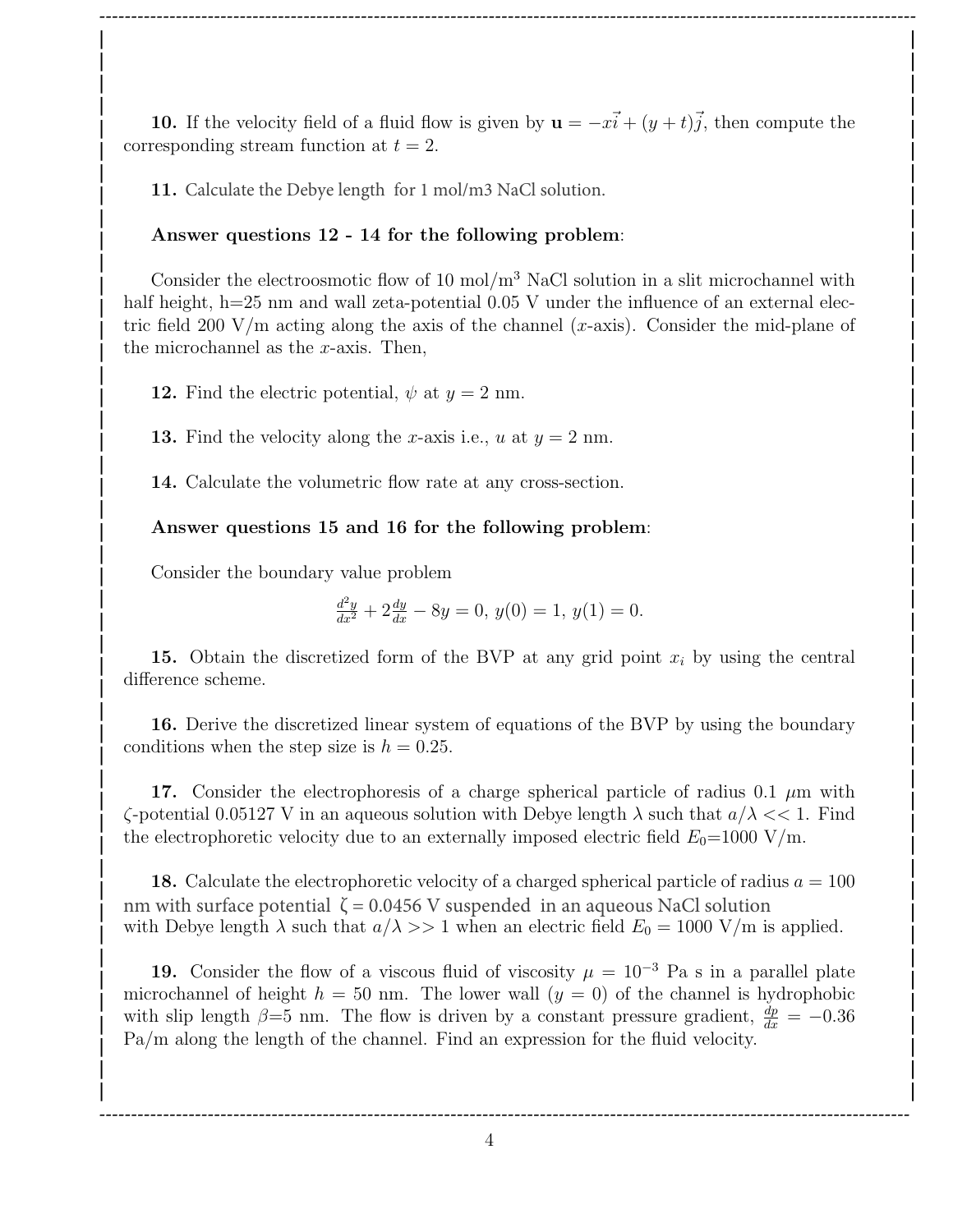20. Solve **| | 20.** Solve

$$
\begin{array}{ccc}\n & u_{xx} = 32u_t, \\
u(x, 0) = 0, 0 < x < 1, \\
u(0, t) = 0, u(1, t) = t, t > 0,\n\end{array}
$$

**-------------------------------------------------------------------------------------------------------------------------------- | | | |**

by an explicit scheme with  $r = \delta t / \delta x^2 = 1/2$ ,  $\delta x = 1/2$ . Compute the solution for the first two time steps. **| |**

**| |**

#### SECTION-III **[ 8 x 5 = 40 marks] | | | |**

**| | | |**

### Answer questions 1 and 2 based on the following information: **| | | |**

Consider flow past a porous object with a far-field (ambient) velocity having a magnitude **| |** V . Correspondingly, we have the length of the object: L, pressure: P, viscosity of the fluid: **| |**  $\mu$  and permeability of the porous medium:  $K$ .  $\mu$  and permeability of the persual medium:  $\vec{k}$ **| |**

1. Find the number of non-dimensional groups involved using Buckingham-π theorem. **| |** Further, find one of the non-dimensional groups choosing the form  $f(P, L, V, \mu) = 0$ . **| |**

2. Find another non-dimensional group choosing the form  $f(L, V, \mu, K) = 0$ .  $\bullet$  **1**  $\bullet$  **a**  $\bullet$  **h**  $\bullet$  **h**  $\bullet$  **h**  $\bullet$  **h**  $\bullet$  **h**  $\bullet$  **h**  $\bullet$  **h**  $\bullet$  **h**  $\bullet$  **h**  $\bullet$  **h**  $\bullet$  **h**  $\bullet$  **h**  $\bullet$  **h**  $\bullet$  **h**  $\bullet$  **h**  $\bullet$  **h**  $\bullet$  **h**  $\bullet$  **h**  $\bullet$  **h**  $\bullet$  **h**  $\bullet$  **h**  $\bullet$  **h**  $\bullet$ 

3. Consider a flow through porous medium that is governed by the extended Brinkman **| |** equation **a b b b b b b constant a hot constant b constant constant constant b constant constant constant constant constant constant constant constant constant constant constant**

$$
\rho\Big(\frac{\partial \mathbf{u}}{\partial t} + \mathbf{u}.\nabla \mathbf{u}\Big) = -\nabla p + \mu \nabla^2 \mathbf{u} - \frac{\mu \mathbf{u}}{K},
$$

where  $\mathbf{u} = (u, v)$  represent the velocity. In order to non-dimensionalize, the following dimensionless variables are used:  $\binom{10,0}{2}$  **log**  $\binom{10,0}{2}$  **log**  $\binom{10,0}{2}$  **log**  $\binom{10,0}{2}$  **log**  $\binom{10,0}{2}$  **log**  $\binom{10,0}{2}$  **log**  $\binom{10,0}{2}$  **log**  $\binom{10,0}{2}$  **log**  $\binom{10,0}{2}$  **log**  $\binom{10,0}{2}$  **log**  $\binom{10,0}{2}$  **log | |**

$$
x' = \frac{x}{L}, y' = \frac{y}{L}, t' = \frac{Ut}{L}, u' = \frac{u}{U}, v' = \frac{v}{U}, p' = \frac{p}{\mu U/L}, Da = \frac{K}{L^2}.
$$

If x-component of the above governing equation is given by **| |**  $\frac{1}{2}$  **leads** to the above governing equation is given by

$$
\alpha \left( \frac{\partial u'}{\partial t'} + u' \frac{\partial u'}{\partial x'} + v' \frac{\partial u'}{\partial y'} \right) = -\frac{1}{\Lambda} \frac{\partial p'}{\partial x'} + \beta \left( \frac{\partial^2 u'}{\partial x'^2} + \frac{\partial^2 u'}{\partial y'^2} \right) - \gamma u',
$$

then find the parameters  $\alpha$ ,  $\beta$ ,  $\gamma$  and  $\Lambda$ . **| |**

**|** 

|<br>**4.** Consider a channel filled with anisotropic porous material. Let the flow inside the porous medium be governed by the equation of the form

$$
-\nabla p + \mu \nabla^2 \mathbf{u} - \mu \mathbf{K}^{-1} \mathbf{u} = 0,
$$

where K is the permeability of the medium that is given by the metrix  $K = \begin{pmatrix} K_1 & K_2 \end{pmatrix}$  $\left[\begin{array}{cc} K_2 & \lambda K_1 \end{array}\right]$   $\left[\begin{array}{cc} K_2 & \lambda K_1 \end{array}\right]$ where  $\lambda$  is a constant and  $\lambda K_1^2 > K_2^2$ , then derive the x- and y-components of the momentum